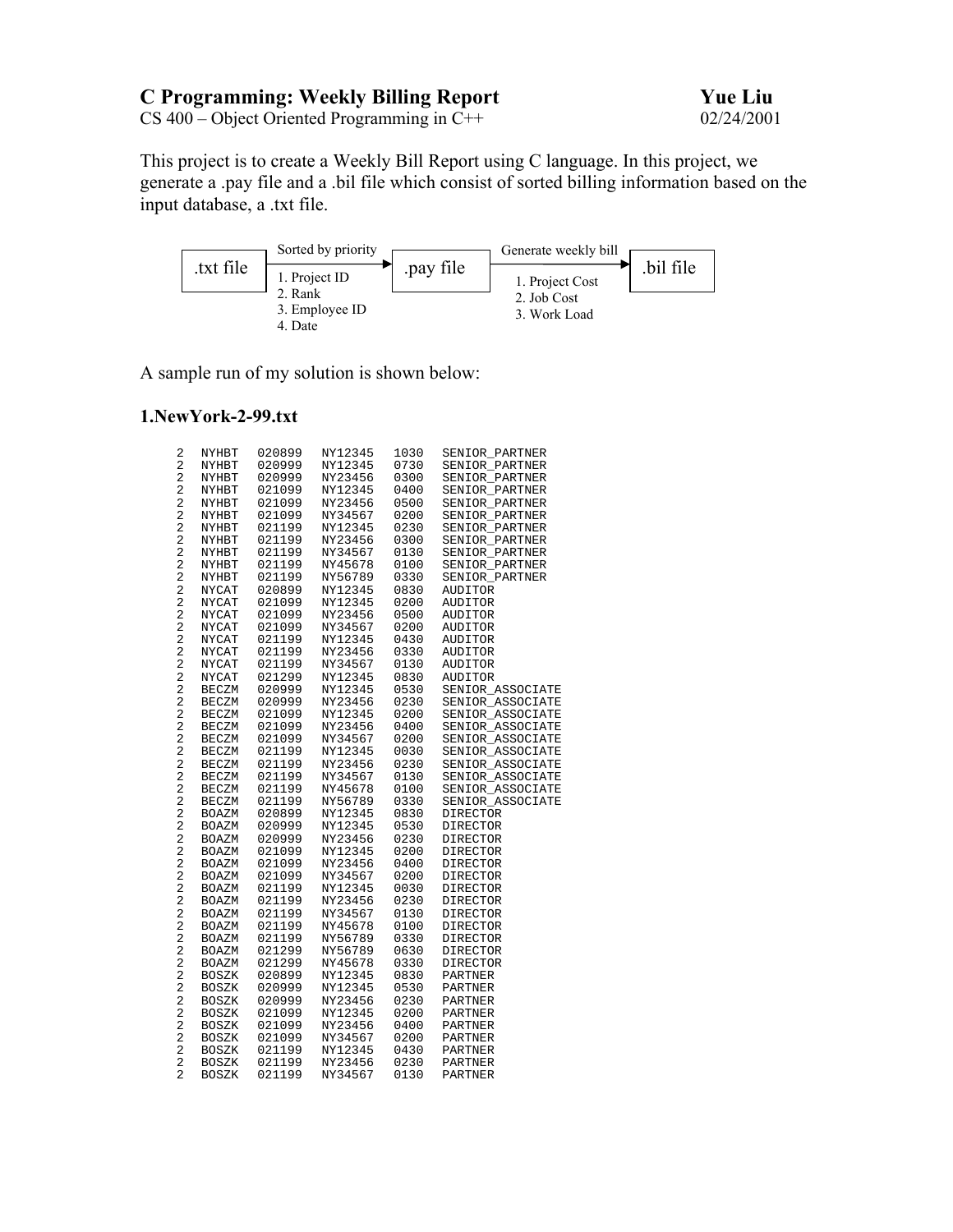# **2. NewYork-2-99.pay**

| Туре                                      | Employee     | Date             | Project            | Hours        | Rank                        |
|-------------------------------------------|--------------|------------------|--------------------|--------------|-----------------------------|
| 2                                         | <b>NYHBT</b> | 020899           | NY12345            | 1030         | SENIOR_PARTNER              |
| $\overline{2}$                            | NYHBT        | 020999           | NY12345            | 0730         | SENIOR PARTNER              |
| 2                                         | NYHBT        | 021099           | NY12345            | 0400         | SENIOR_PARTNER              |
| 2                                         | NYHBT        | 021199           | NY12345            | 0230         | SENIOR PARTNER              |
| $\overline{c}$                            | BOSZK        | 020899           | NY12345            | 0830         | PARTNER                     |
| 2                                         | BOSZK        | 020999           | NY12345            | 0530         | PARTNER                     |
| $\overline{\mathbf{c}}$                   | <b>BOSZK</b> | 021099           | NY12345            | 0200         | PARTNER                     |
| 2                                         | <b>BOSZK</b> | 021199           | NY12345            | 0430         | <b>PARTNER</b>              |
| 2                                         | BOAZM        | 020899           | NY12345            | 0830         | DIRECTOR                    |
| $\overline{c}$                            | BOAZM        | 020999           | NY12345            | 0530         | DIRECTOR                    |
| 2                                         | BOAZM        | 021099           | NY12345            | 0200         | <b>DIRECTOR</b>             |
| 2                                         | BOAZM        | 021199           | NY12345            | 0030         | DIRECTOR                    |
| 2                                         | <b>BECZM</b> | 020999           | NY12345            | 0530         | SENIOR ASSOCIATE            |
| 2                                         | <b>BECZM</b> | 021099           | NY12345            | 0200         | SENIOR ASSOCIATE            |
| 2                                         | BECZM        | 021199           | NY12345            | 0030         | SENIOR_ASSOCIATE            |
| 2                                         | NYCAT        | 020899           | NY12345            | 0830         | AUDITOR                     |
| 2                                         | NYCAT        | 021099           | NY12345            | 0200         | <b>AUDITOR</b>              |
| $\overline{c}$                            | NYCAT        | 021199           | NY12345            | 0430         | AUDITOR                     |
| $\overline{c}$                            | NYCAT        | 021299           | NY12345            | 0830         | AUDITOR                     |
| 2                                         | NYHBT        | 020999           | NY23456            | 0300         | SENIOR PARTNER              |
| 2                                         | NYHBT        | 021099           | NY23456            | 0500         | SENIOR PARTNER              |
| 2                                         | NYHBT        | 021199           | NY23456            | 0300         | SENIOR PARTNER              |
| 2                                         | BOSZK        | 020999           | NY23456            | 0230         | PARTNER                     |
| 2                                         | <b>BOSZK</b> | 021099           | NY23456            | 0400         | PARTNER                     |
| 2                                         | BOSZK        | 021199           | NY23456            | 0230         | PARTNER                     |
| 2                                         | BOAZM        | 020999           | NY23456            | 0230         | DIRECTOR                    |
| 2                                         | BOAZM        | 021099           | NY23456            | 0400         | DIRECTOR                    |
| $\sqrt{2}$                                | BOAZM        | 021199           | NY23456            | 0230         | DIRECTOR                    |
| 2                                         | <b>BECZM</b> | 020999           | NY23456            | 0230         | SENIOR ASSOCIATE            |
| 2                                         | <b>BECZM</b> | 021099           | NY23456            | 0400         | SENIOR ASSOCIATE            |
| $\overline{c}$                            | <b>BECZM</b> | 021199           | NY23456            | 0230         | SENIOR ASSOCIATE            |
| $\overline{\mathbf{c}}$                   | NYCAT        | 021099           | NY23456            | 0500         | <b>AUDITOR</b>              |
| 2                                         | NYCAT        | 021199           | NY23456            | 0330         | AUDITOR                     |
| $\overline{c}$                            | NYHBT        | 021099           | NY34567            | 0200         | SENIOR PARTNER              |
| $\overline{c}$                            | NYHBT        | 021199           | NY34567            | 0130         | SENIOR_PARTNER              |
| 2                                         | BOSZK        | 021099           | NY34567            | 0200         | PARTNER                     |
| $\overline{c}$                            | <b>BOSZK</b> | 021199           | NY34567            | 0130         | PARTNER                     |
| 2                                         | BOAZM        | 021099           | NY34567            | 0200         | DIRECTOR                    |
| $\overline{\mathbf{c}}$                   | BOAZM        | 021199           | NY34567            | 0130         | DIRECTOR                    |
| 2                                         | <b>BECZM</b> | 021099           | NY34567            | 0200         | SENIOR_ASSOCIATE            |
| 2                                         |              |                  |                    | 0130         |                             |
| 2                                         | <b>BECZM</b> | 021199           | NY34567            | 0200         | SENIOR_ASSOCIATE<br>AUDITOR |
| 2                                         | NYCAT        | 021099           | NY34567            |              |                             |
| $\overline{c}$                            | NYCAT        | 021199<br>021199 | NY34567<br>NY45678 | 0130<br>0100 | AUDITOR                     |
| 2                                         | NYHBT        |                  |                    |              | SENIOR_PARTNER              |
|                                           | BOAZM        | 021199           | NY45678            | 0100         | DIRECTOR                    |
| 2<br>2                                    | BOAZM        | 021299           | NY45678            | 0330         | <b>DIRECTOR</b>             |
|                                           | <b>BECZM</b> | 021199           | NY45678            | 0100         | SENIOR ASSOCIATE            |
| 2                                         | NYHBT        | 021199           | NY56789            | 0330         | SENIOR_PARTNER              |
| $\overline{\mathbf{c}}$<br>$\overline{2}$ | <b>BOAZM</b> | 021199           | NY56789            | 0330         | <b>DIRECTOR</b>             |
| $\overline{2}$                            | BOAZM        | 021299           | NY56789            | 0630         | <b>DIRECTOR</b>             |
|                                           | <b>BECZM</b> | 021199           | NY56789            | 0330         | SENIOR_ASSOCIATE            |

## **3. NewYork-2-99.bil**

#### NEWYORK

Bill For Project: NY12345 Week: February 8, 1999

Rank: Senior Partner

Employee: HBT Region: NY Hours: 24.50

Hours: 24.50 Rate Per Hour: 212.00 Amount: 5194.00

Rank: Partner

 $\frac{1}{\sqrt{2}}$  ,  $\frac{1}{\sqrt{2}}$  ,  $\frac{1}{\sqrt{2}}$  ,  $\frac{1}{\sqrt{2}}$  ,  $\frac{1}{\sqrt{2}}$  ,  $\frac{1}{\sqrt{2}}$  ,  $\frac{1}{\sqrt{2}}$  ,  $\frac{1}{\sqrt{2}}$  ,  $\frac{1}{\sqrt{2}}$  ,  $\frac{1}{\sqrt{2}}$  ,  $\frac{1}{\sqrt{2}}$  ,  $\frac{1}{\sqrt{2}}$  ,  $\frac{1}{\sqrt{2}}$  ,  $\frac{1}{\sqrt{2}}$  ,  $\frac{1}{\sqrt{2}}$ 

 $\frac{1}{2}$  , and the set of the set of the set of the set of the set of the set of the set of the set of the set of the set of the set of the set of the set of the set of the set of the set of the set of the set of the set

Employee: SZK Region: BO Hours: 20.50

Hours: 20.50 Rate Per Hour: 185.00 Amount: 3792.50

Rank: Director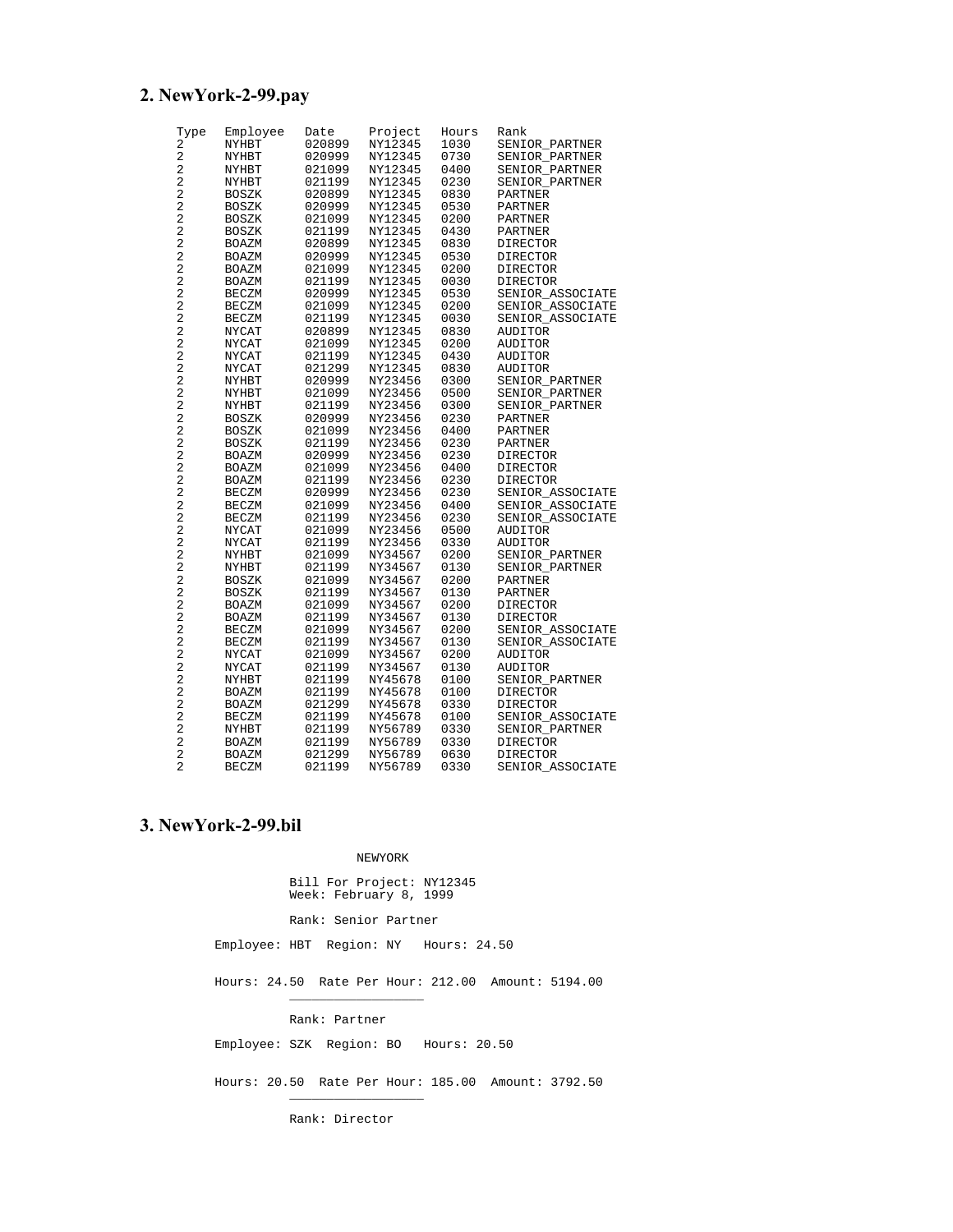Employee: AZM Region: BO Hours: 16.50 Hours: 16.50 Rate Per Hour: 163.00 Amount: 2689.50  $\frac{1}{2}$  , and the set of the set of the set of the set of the set of the set of the set of the set of the set of the set of the set of the set of the set of the set of the set of the set of the set of the set of the set Rank: Senior Associate Employee: CZM Region: BE Hours: 8.00 Hours: 8.00 Rate Per Hour: 137.00 Amount: 1096.00  $\frac{1}{\sqrt{2}}$  ,  $\frac{1}{\sqrt{2}}$  ,  $\frac{1}{\sqrt{2}}$  ,  $\frac{1}{\sqrt{2}}$  ,  $\frac{1}{\sqrt{2}}$  ,  $\frac{1}{\sqrt{2}}$  ,  $\frac{1}{\sqrt{2}}$  ,  $\frac{1}{\sqrt{2}}$  ,  $\frac{1}{\sqrt{2}}$  ,  $\frac{1}{\sqrt{2}}$  ,  $\frac{1}{\sqrt{2}}$  ,  $\frac{1}{\sqrt{2}}$  ,  $\frac{1}{\sqrt{2}}$  ,  $\frac{1}{\sqrt{2}}$  ,  $\frac{1}{\sqrt{2}}$  Rank: Auditor Employee: CAT Region: NY Hours: 23.50 Hours: 23.50 Rate Per Hour: 58.00 Amount: 1363.00  $\frac{1}{2}$  , and the set of the set of the set of the set of the set of the set of the set of the set of the set of the set of the set of the set of the set of the set of the set of the set of the set of the set of the set Total Project NY12345 14135.00  $\frac{1}{2}$  , and the set of the set of the set of the set of the set of the set of the set of the set of the set of the set of the set of the set of the set of the set of the set of the set of the set of the set of the set Bill For Project: NY23456 Week: February 8, 1999 Rank: Senior Partner Employee: HBT Region: NY Hours: 11.00 Hours: 11.00 Rate Per Hour: 212.00 Amount: 2332.00  $\frac{1}{2}$  , and the set of the set of the set of the set of the set of the set of the set of the set of the set of the set of the set of the set of the set of the set of the set of the set of the set of the set of the set Rank: Partner Employee: SZK Region: BO Hours: 9.00 Hours: 9.00 Rate Per Hour: 185.00 Amount: 1665.00  $\frac{1}{2}$  , and the set of the set of the set of the set of the set of the set of the set of the set of the set of the set of the set of the set of the set of the set of the set of the set of the set of the set of the set Rank: Director Employee: AZM Region: BO Hours: 9.00 Hours: 9.00 Rate Per Hour: 163.00 Amount: 1467.00  $\frac{1}{\sqrt{2}}$  ,  $\frac{1}{\sqrt{2}}$  ,  $\frac{1}{\sqrt{2}}$  ,  $\frac{1}{\sqrt{2}}$  ,  $\frac{1}{\sqrt{2}}$  ,  $\frac{1}{\sqrt{2}}$  ,  $\frac{1}{\sqrt{2}}$  ,  $\frac{1}{\sqrt{2}}$  ,  $\frac{1}{\sqrt{2}}$  ,  $\frac{1}{\sqrt{2}}$  ,  $\frac{1}{\sqrt{2}}$  ,  $\frac{1}{\sqrt{2}}$  ,  $\frac{1}{\sqrt{2}}$  ,  $\frac{1}{\sqrt{2}}$  ,  $\frac{1}{\sqrt{2}}$  Rank: Senior Associate Employee: CZM Region: BE Hours: 9.00 Hours: 9.00 Rate Per Hour: 137.00 Amount: 1233.00  $\frac{1}{2}$  , and the set of the set of the set of the set of the set of the set of the set of the set of the set of the set of the set of the set of the set of the set of the set of the set of the set of the set of the set Rank: Auditor Employee: CAT Region: NY Hours: 8.50 Hours: 8.50 Rate Per Hour: 58.00 Amount: 493.00  $\frac{1}{2}$  , and the set of the set of the set of the set of the set of the set of the set of the set of the set of the set of the set of the set of the set of the set of the set of the set of the set of the set of the set Total Project NY23456 7190.00  $\frac{1}{2}$  , and the set of the set of the set of the set of the set of the set of the set of the set of the set of the set of the set of the set of the set of the set of the set of the set of the set of the set of the set Bill For Project: NY34567 Week: February 8, 1999 Rank: Senior Partner Employee: HBT Region: NY Hours: 3.50 Hours: 3.50 Rate Per Hour: 212.00 Amount: 742.00  $\frac{1}{2}$  , and the set of the set of the set of the set of the set of the set of the set of the set of the set of the set of the set of the set of the set of the set of the set of the set of the set of the set of the set

Rank: Partner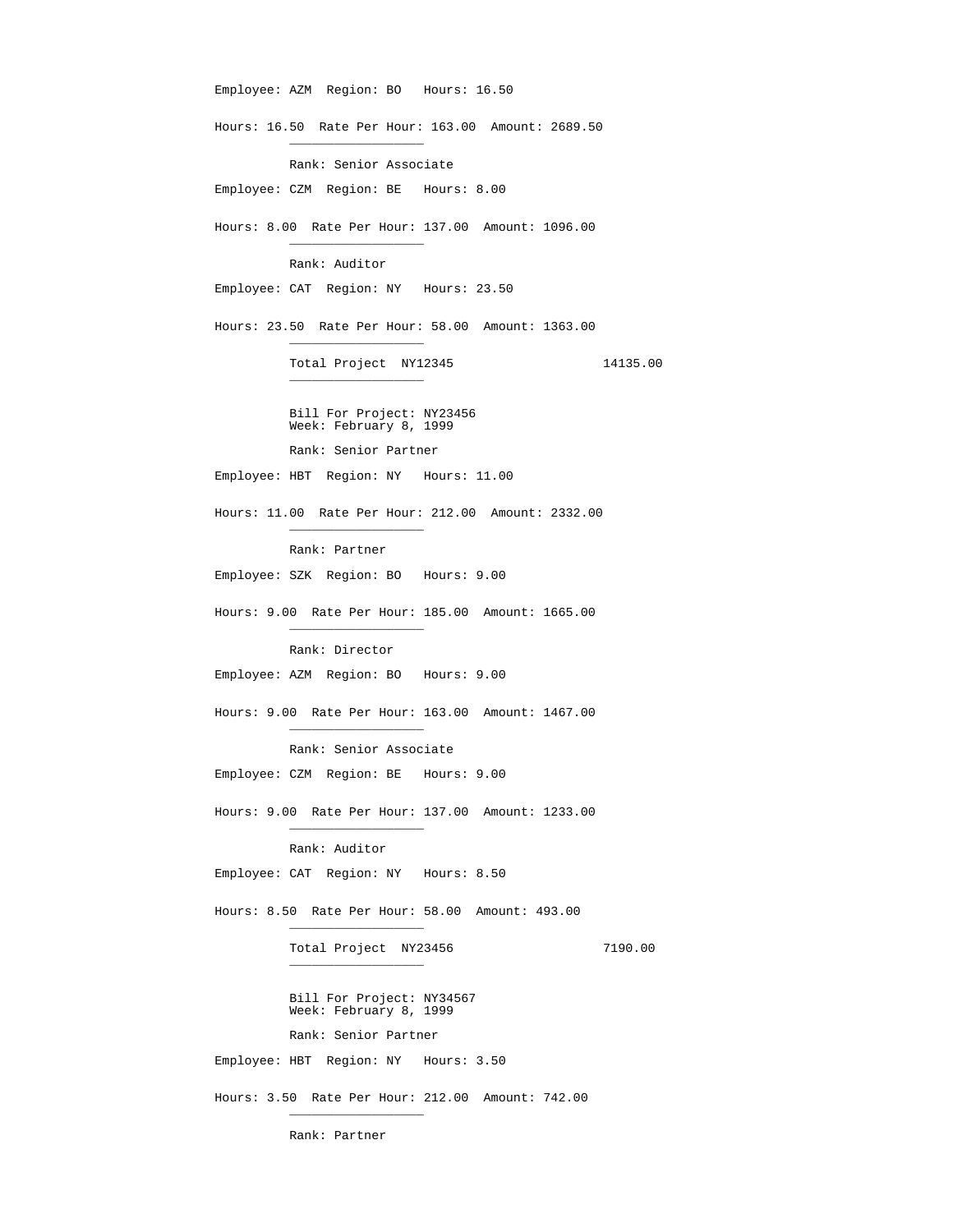Employee: SZK Region: BO Hours: 3.50 Hours: 3.50 Rate Per Hour: 185.00 Amount: 647.50  $\frac{1}{2}$  , and the set of the set of the set of the set of the set of the set of the set of the set of the set of the set of the set of the set of the set of the set of the set of the set of the set of the set of the set Rank: Director Employee: AZM Region: BO Hours: 3.50 Hours: 3.50 Rate Per Hour: 163.00 Amount: 570.50  $\frac{1}{2}$  , and the set of the set of the set of the set of the set of the set of the set of the set of the set of the set of the set of the set of the set of the set of the set of the set of the set of the set of the set Rank: Senior Associate Employee: CZM Region: BE Hours: 3.50 Hours: 3.50 Rate Per Hour: 137.00 Amount: 479.50  $\frac{1}{\sqrt{2}}$  ,  $\frac{1}{\sqrt{2}}$  ,  $\frac{1}{\sqrt{2}}$  ,  $\frac{1}{\sqrt{2}}$  ,  $\frac{1}{\sqrt{2}}$  ,  $\frac{1}{\sqrt{2}}$  ,  $\frac{1}{\sqrt{2}}$  ,  $\frac{1}{\sqrt{2}}$  ,  $\frac{1}{\sqrt{2}}$  ,  $\frac{1}{\sqrt{2}}$  ,  $\frac{1}{\sqrt{2}}$  ,  $\frac{1}{\sqrt{2}}$  ,  $\frac{1}{\sqrt{2}}$  ,  $\frac{1}{\sqrt{2}}$  ,  $\frac{1}{\sqrt{2}}$  Rank: Auditor Employee: CAT Region: NY Hours: 3.50 Hours: 3.50 Rate Per Hour: 58.00 Amount: 203.00  $\frac{1}{2}$  , and the set of the set of the set of the set of the set of the set of the set of the set of the set of the set of the set of the set of the set of the set of the set of the set of the set of the set of the set Total Project NY34567 2642.50  $\frac{1}{2}$  , and the set of the set of the set of the set of the set of the set of the set of the set of the set of the set of the set of the set of the set of the set of the set of the set of the set of the set of the set Bill For Project: NY45678 Week: February 8, 1999 Rank: Senior Partner Employee: HBT Region: NY Hours: 1.00 Hours: 1.00 Rate Per Hour: 212.00 Amount: 212.00  $\frac{1}{2}$  , and the set of the set of the set of the set of the set of the set of the set of the set of the set of the set of the set of the set of the set of the set of the set of the set of the set of the set of the set Rank: Director Employee: AZM Region: BO Hours: 4.50 Hours: 4.50 Rate Per Hour: 163.00 Amount: 733.50  $\frac{1}{2}$  , and the set of the set of the set of the set of the set of the set of the set of the set of the set of the set of the set of the set of the set of the set of the set of the set of the set of the set of the set Rank: Senior Associate Employee: CZM Region: BE Hours: 1.00 Hours: 1.00 Rate Per Hour: 137.00 Amount: 137.00  $\frac{1}{\sqrt{2}}$  ,  $\frac{1}{\sqrt{2}}$  ,  $\frac{1}{\sqrt{2}}$  ,  $\frac{1}{\sqrt{2}}$  ,  $\frac{1}{\sqrt{2}}$  ,  $\frac{1}{\sqrt{2}}$  ,  $\frac{1}{\sqrt{2}}$  ,  $\frac{1}{\sqrt{2}}$  ,  $\frac{1}{\sqrt{2}}$  ,  $\frac{1}{\sqrt{2}}$  ,  $\frac{1}{\sqrt{2}}$  ,  $\frac{1}{\sqrt{2}}$  ,  $\frac{1}{\sqrt{2}}$  ,  $\frac{1}{\sqrt{2}}$  ,  $\frac{1}{\sqrt{2}}$ Total Project NY45678 1082.50  $\frac{1}{\sqrt{2}}$  ,  $\frac{1}{\sqrt{2}}$  ,  $\frac{1}{\sqrt{2}}$  ,  $\frac{1}{\sqrt{2}}$  ,  $\frac{1}{\sqrt{2}}$  ,  $\frac{1}{\sqrt{2}}$  ,  $\frac{1}{\sqrt{2}}$  ,  $\frac{1}{\sqrt{2}}$  ,  $\frac{1}{\sqrt{2}}$  ,  $\frac{1}{\sqrt{2}}$  ,  $\frac{1}{\sqrt{2}}$  ,  $\frac{1}{\sqrt{2}}$  ,  $\frac{1}{\sqrt{2}}$  ,  $\frac{1}{\sqrt{2}}$  ,  $\frac{1}{\sqrt{2}}$  Bill For Project: NY56789 Week: February 8, 1999 Rank: Senior Partner Employee: HBT Region: NY Hours: 3.50 Hours: 3.50 Rate Per Hour: 212.00 Amount: 742.00  $\frac{1}{\sqrt{2}}$  ,  $\frac{1}{\sqrt{2}}$  ,  $\frac{1}{\sqrt{2}}$  ,  $\frac{1}{\sqrt{2}}$  ,  $\frac{1}{\sqrt{2}}$  ,  $\frac{1}{\sqrt{2}}$  ,  $\frac{1}{\sqrt{2}}$  ,  $\frac{1}{\sqrt{2}}$  ,  $\frac{1}{\sqrt{2}}$  ,  $\frac{1}{\sqrt{2}}$  ,  $\frac{1}{\sqrt{2}}$  ,  $\frac{1}{\sqrt{2}}$  ,  $\frac{1}{\sqrt{2}}$  ,  $\frac{1}{\sqrt{2}}$  ,  $\frac{1}{\sqrt{2}}$  Rank: Director Employee: AZM Region: BO Hours: 10.00 Hours: 10.00 Rate Per Hour: 163.00 Amount: 1630.00

 $\frac{1}{2}$  , and the set of the set of the set of the set of the set of the set of the set of the set of the set of the set of the set of the set of the set of the set of the set of the set of the set of the set of the set